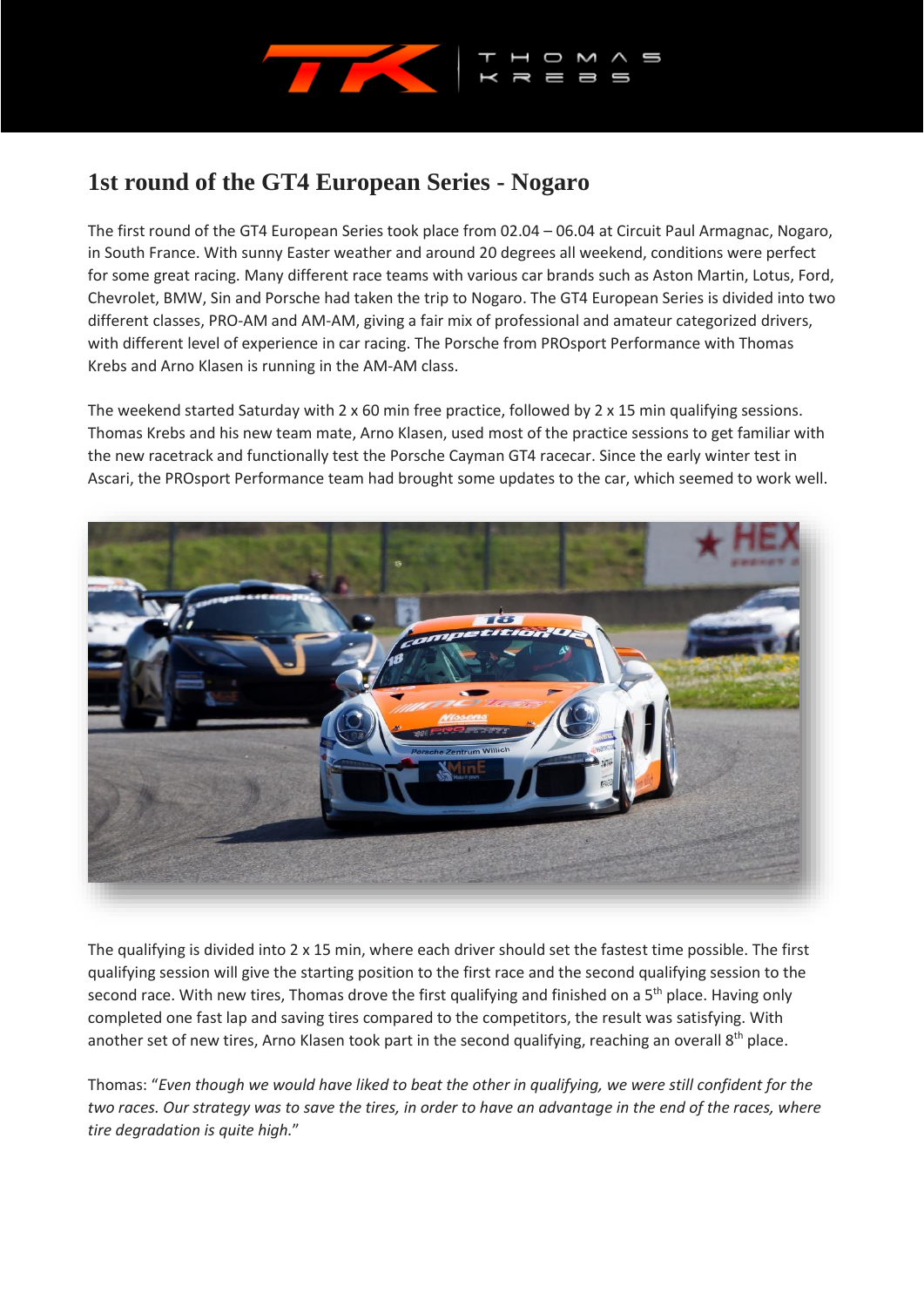

At 11:40 o'clock Sunday, the first of the two 50 min races took place. With a fine start, Thomas kept his position as 5th, closely following the front runners. After a half lap Thomas got a good slipstream down the main straight, overtaking one of the two Lotus Evora. Just a few laps later one of the BMW's made a mistake, and Thomas jumped to  $3<sup>rd</sup>$  place with a spectacular overtaking on the outside line. With good pace Thomas kept the 3<sup>rd</sup> place for a while, making pressure on the two cars in front. Later he was passed by one of the Chevrolet Camaros which has the top speed advantage over the Porsche. After a small safety car period, the pit stop window opened, and Thomas rushed in the pit for quick driver change. Arno jumped in the car and rejoined the race, but unfortunately received a drive through penalty for speeding in the pit lane. After dropping down to  $6<sup>th</sup>$ , Arno kept pushing and finished the race on an overall  $5<sup>th</sup>$  place, and  $1<sup>st</sup>$  in the AM category.



The second race took place on Easter Monday, and this time Arno was the first driver in the Porsche. Starting 8<sup>th</sup>, Arno made a good start by overtaking one of the competitors on the first lap, leading the AM category. In the middle of the stint there was a big crash, and the safety car was deployed. Immediately after when the pit window opened, the Porsche came in the pit and Thomas got in the car. Rejoining the track in traffic, Thomas lost some time to his competitors. On a current 2<sup>nd</sup> place in the AM category, he was pushing to catch up with the leader. In the chase of the leading BMW he was joined by the two Lotus and the Aston Martin, giving a hard battle to the chequered flag. Thomas finished the race on an overall 4<sup>th</sup> place and 2<sup>nd</sup> in the AM category.

Thomas: "*It was a great weekend in Nogaro and I learned a lot about the behavior of the Porsche under race conditions. With a 1st and a 2nd place in the two races, we are leaving the first race weekend with 45 points, leading the AM class. I would like to thank PROsport Performance and Arno Klasen for the great work this weekend, as well as each and every sponsor supporting me this year. I would also like to thank the 30.000 enthusiastic French fans who came to Nogaro this weekend, giving a great atmosphere in the*